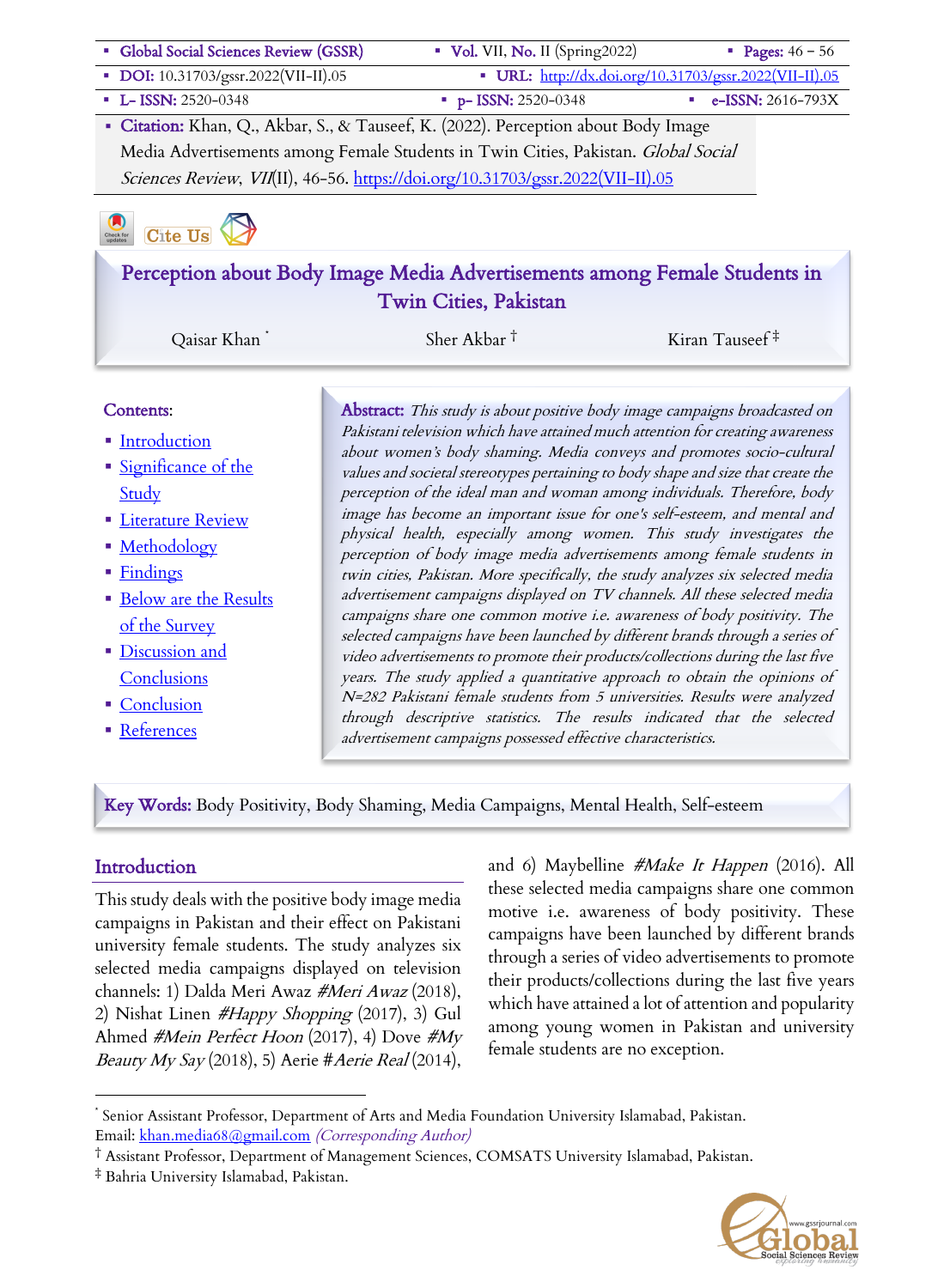The concept of body positivity revolves around the notion that all human bodies are beautiful and should be celebrated in the same way (Frisén & Holmqvist, 2010). People should accept and love not only their own bodies but also others. All bodies deserve the same love, respect and appreciation regardless of their imperfections and flaws (Tylka et al., 2013). The concept of body positivity encompasses beauty as a social construct that can be perceived differently by different people from different perspectives (Tiggemann, Coutts & Clark, 2014). Beauty is not what media presents in the form of Photoshop idealized thin images or deeprooted societal stereotypes but it encompasses diversity in shapes, sizes, weights and ethnicity. While deciding on what beauty is, the talent of the individual and the function performed by the body should not be ignored. A beautiful body is a real, confident and healthy body that possesses selfesteem and psychological well-being (Webb, Wood-Barcalow & Tylka, 2015). Due to positive body image media campaigns in the recent past, women are becoming more aware and accepting of themselves, which has attained much attention and popularity among women for understanding the phenomenon of body positivity.

The effect of positive body image media campaigns on female university students has been poorly understood in Pakistan. This gap substantiates the effectiveness of positive body image media campaigns on young females in Pakistani, where religious beliefs and societal norms have a deep-rooted influence.

Media advertisements (hereafter ads) play an important role in shaping the behaviors and attitudes of people about a certain phenomenon, product and/or service (Bessenoff, 2006). Therefore, many companies and individuals use media in any of its forms, such as electronic, print and social media, for advertisements of their products & services. Consequently, thousands of media ads are being inundated on a daily basis. However, the majority of these ads promote perfect body ideals and encourage thin female body image standards. Researchers have found a direct relationship between watching media ads and body dissatisfaction, especially among women and girls (Knobloch-Westerwick & Crane, 2012, Dittmar, 2009) As a result, serious concerns are raised that body dissatisfaction may lead towards eating disorders, decreased self-esteem and various physical and psychological issues. The exploitation of thin body images in media campaigns, especially on women of all ages, has put huge pressure. Groesz, Levine, and Murnen (2002) stressed that "adolescent girls and college women are most affected by poor body image and are most likely to diet."

However, in the recent past, there has been a wake of positive body image in the literature  $(\underline{\text{Iain}})$ & Tiwari, 2016, Swami, Cass, Waseem & Furham, 2015), and an increasing trend of advertisements in media to smash body shaming and instill confidence in women. Positive body image deals with the appreciation and acceptance of all body types regardless of their shape, size, color and ethnicity (Andrew, Tiggemann, & Clark, 2014).

## Significance of the Study

The study investigates the effect of media advertisements on body dissatisfaction behavior among Pakistani students of the selected Twin Cities (Islamabad and Rawalpindi) Pakistan through positive body image by using specific procedures and tools. The study looks at highly significant concepts under the deep-rooted influence of religious beliefs and societal norms.

The study could help managers and decisionmakers in media advertisement companies and especially policy-makers in products/services organizations to consider better practices and management strategies to exploit the perception of positive body image among young Pakistani females and to update their advertisement strategies for the effective advertisement of their products/services. The study's scope is reduced' to assure internal validity as it prevails over external validity (Cook & Campbell 1979).

## Literature Review

Various scholars have defined body image in various ways and provided almost similar concepts and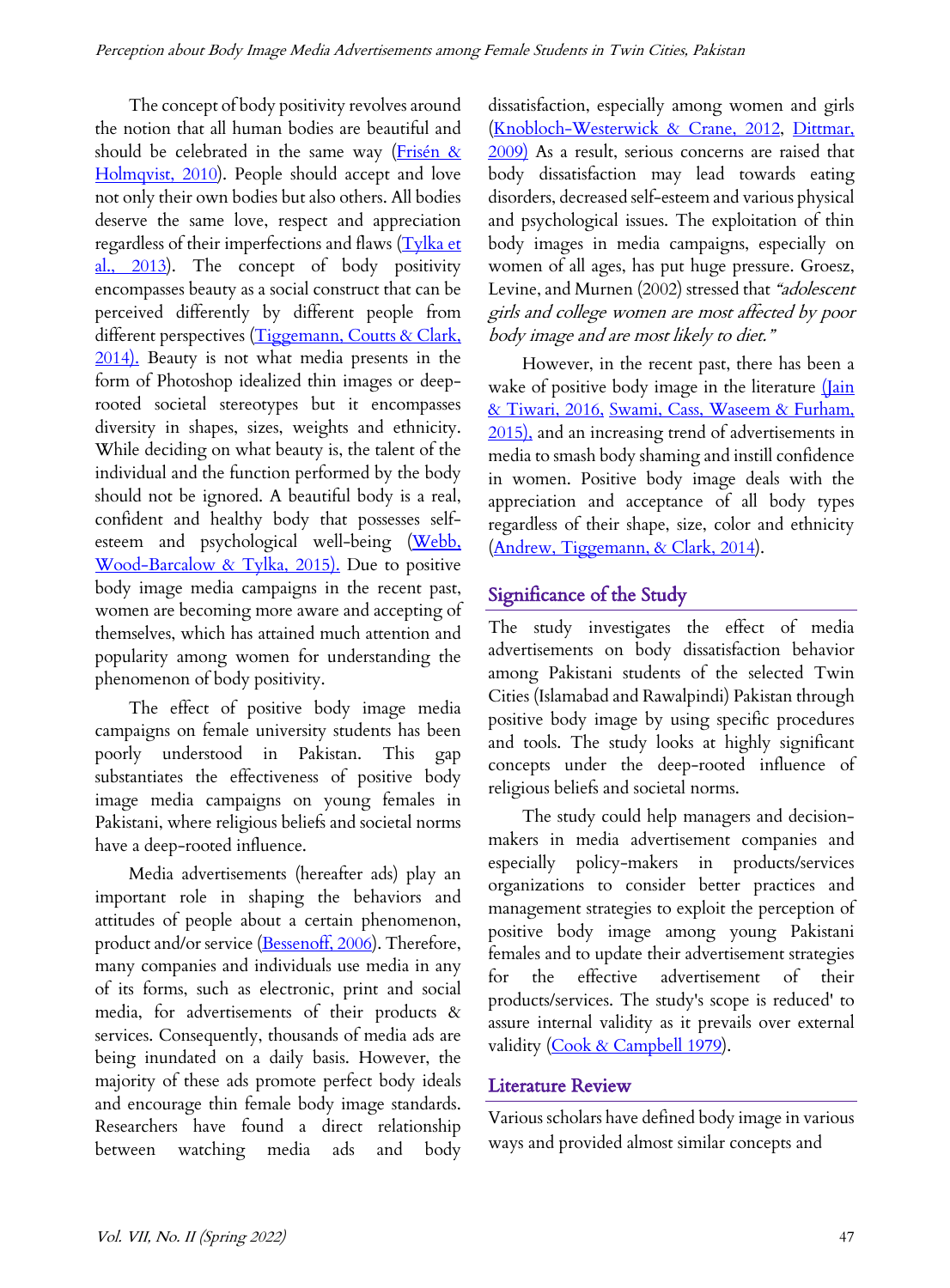definitions. For example, *Khor et al.* (2009) defined body image as the way an individual thinks or perceives his/her body and how it appears to others. Similarly, *Harter* (1998) defined it as an individual's own views about his/her overall physical appearance that shapes his/her own self-worth and mental health throughout the life span. He further emphasized that body image is concerned with physical characteristics, family relations, identity and sexuality. Thompson et al., (1999) viewed it as one's own internal representation and unique perception about own outer appearance. For Cusack (2000), it is one's own perceived attitude about own body shape, size and beauty. Wiederman (2000) comprehended that body image is our own mind setup about our body and is a complex mental picture with multi-dimensional aspects having perceived sociological meanings in relation to our family and society. Altabe et al. (1999) and Cash &Muth(1997) advocated that body image is a multidimensional aspect that can be physical, cognitive and behavioural. Nevertheless, its multidimensional aspects reflect a person's own cognition, perception, effective response and behaviour about his/her body. Wood-Barcalow, Tylka, and Augustus-Horvath (2010) described that the notion of body image is affected by many factors including but not limited to the following: 1) biological/genetic, 2) cultural, 3) developmental, 4) interpersonal, 4) societal/media, 5) spiritual/religious, 6) communal. Tylka and Wood-Barcalow (2015) classified the concept of body image into two categories i.e. 1) negative body image and 2) positive body image. Negative body image is strongly linked with body image dissatisfaction and results into negative psychological, behavioural and physical outcomes, whereas positive body image are related to body satisfaction and increases self-esteem, self-passionate and happiness (Tylka& Wood-Barcalow, 2015). However, they clarified that positive body image is not the exact opposite of negative body image and the concept of body image is incomplete without positive body image.

# Methodology

Babbie (2016) described research design as an empirical process of investigating the posited research questions, while  $\frac{\text{Tan}(2012)}{\text{d}}$  described it as a plan and steps of the said above. It can be descriptive, co-relational and experimental (Stangor, 2011). This study is designed to focus on the characteristics of ads, the diversity, models, roles, message delivered and perception of ads in the view of positive body image. The study adopted a descriptive research design where major themes related to positive body image were extracted from the literature using thematic analysis and a survey questionnaire was developed based on these themes. The magnitude and frequency of these themes were assessed through exploratory data analysis (EDA). Thematic Analysis is performed alongside Survey. For research question 1, thematic analysis was formulated to know the key themes and a Questionnaire was developed to find out the views and perceptions of the respondents.

A coding sheet was prepared through verbatim inscriptions to identify the major themes from the literature on positive body image and by viewing and taking notes of the ads of selected media campaigns. Then a list of major attributes of positive body image was prepared. The contents were classified and the attributes in major categories were selected regarding positive body image.

A preliminary list was prepared, using a triangulation process for the credibility of the results, followed by the preparation of a coding sheet. Table 1 shows the coding sheet and items which were finally identified and consequently used in the survey questionnaire.

Five-point Liker scale was used to know the opinions of respondents, where 1 represented Strongly Disagree to 5 as Strongly Agree with an option of  $0$  = Neutral. The descriptive statistics were used by applying data to SPSS to find out the magnitude and frequency of the responses.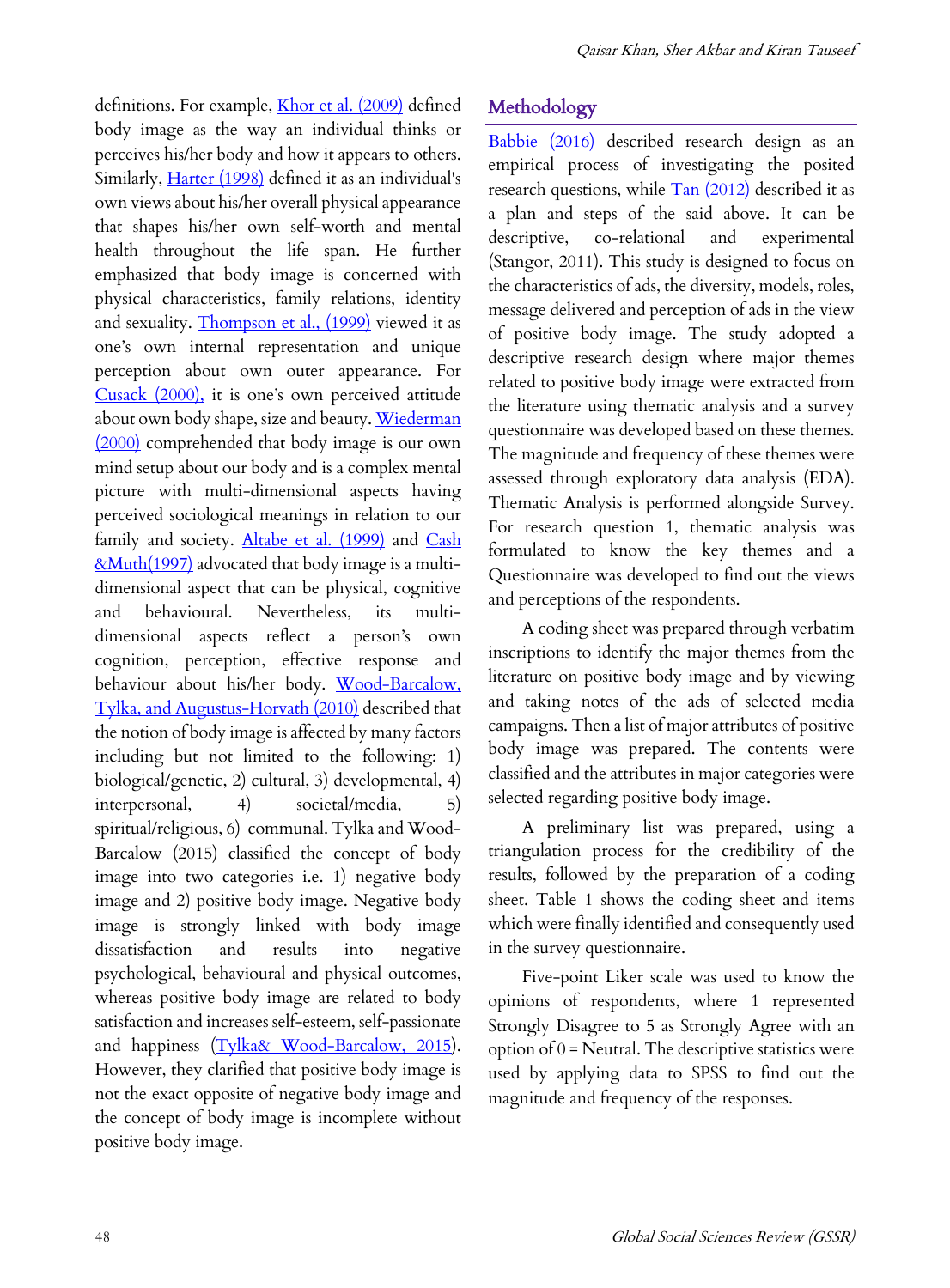| S. No | $\sim$<br>Conceptualization | Operationalization                                     |
|-------|-----------------------------|--------------------------------------------------------|
| 1.    | Characteristics of Ads      |                                                        |
|       |                             | 2.1. Language                                          |
|       |                             | 2.2. Taglines                                          |
|       |                             | 2.3. Presentation                                      |
|       |                             | 2.4. Organization                                      |
|       |                             | 2.5 Substance (music + text)                           |
|       |                             | 2.6. Animation                                         |
| 2.    | Models in Ads               | 4.1. Natural/Real                                      |
|       |                             | 4.2. Happy                                             |
|       |                             | 4.3. Body confident                                    |
|       |                             | 4.4. Less-sexual                                       |
| 3.    | Message Delivered in Ads    | 6.1. Body appreciation                                 |
|       |                             | 6.2. Body acceptance                                   |
|       |                             | 6.3. Broadly conceptualizing beauty                    |
|       |                             | 6.4. Adaptive appearance investment                    |
|       |                             | 6.5. Inner positivity                                  |
|       |                             | 6.6. Filtering information in a body-protective manner |
|       |                             | 7.7 Spirituality                                       |
| 4.    | Effect of Ads               | 7.1. Increasing self-esteem                            |
|       |                             | 7.2. Enhancing psychological well-being                |
|       |                             | 7.3. Enlarging self-compassion                         |
|       |                             | 7.4. Venting frustration                               |
|       |                             | 7.5. Offering encouragement                            |
|       |                             | 7.6. Reducing eating disorders                         |
|       |                             | 7.7. Improving health conditions                       |

|  | Table 1. Coding Sheet |  |
|--|-----------------------|--|
|--|-----------------------|--|

A survey is the most effective and efficient method to reach a large number of respondents in a short time to get meaningful data (Saunders et al., 2015). Therefore, a total of 500 questionnaires were sent to the female respondents through their professors/lecturers/tutors in five universities. An exploratory approach was applied for the purpose of data analysis which is used for quantitative data analysis, through 'statistical tools to comprehend important traits of data' (Fowler, 2002). One of the major purposes of exploratory data analysis is to

have an insight into the data sets for eliciting important information, such as a ranking list wherein the results are presented in the forms of tables, graphs and charts.

### Findings

RQ 1: Which key Strategies have been Applied in the Ads of Selected Media Campaigns on Positive Body Image?

|  |  |  | Table 2. Key Strategies |
|--|--|--|-------------------------|
|--|--|--|-------------------------|

| <b>Advertisement Campaigns Key strategies</b> |                                                         |
|-----------------------------------------------|---------------------------------------------------------|
| #MeriAwaz                                     | • Used the essence of motherhood to smash body shaming. |
|                                               | • Promoted and encouraged a body image that is healthy. |
| #HappyShopping                                | • Used real women to promote body positivity.           |
|                                               | • Encouraged diversity in body shape, size and wear.    |
| #MeinPerfectHoon                              | • Used imperfection to promote body positivity.         |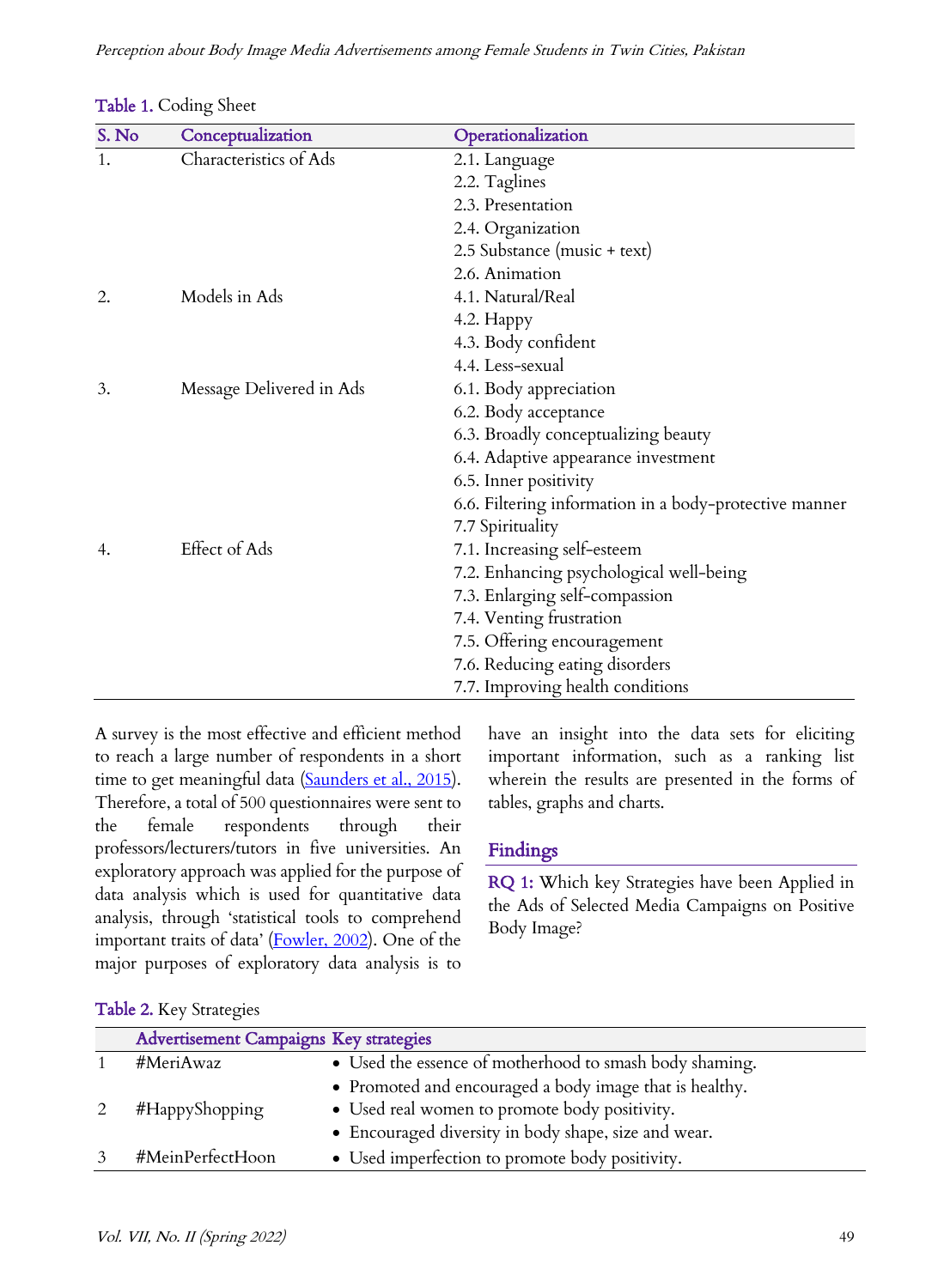| Advertisement Campaigns Key strategies |                                                                        |
|----------------------------------------|------------------------------------------------------------------------|
|                                        | • Promoted happiness in one's own skin.                                |
| #MyBeautyMySay                         | • Promoted its own definition of beauty.                               |
|                                        | • Don't care about what other people say about you.                    |
| #AerieReal                             | • Used real women, even with disabilities, to promote body positivity. |
|                                        | • Promoted and encouraged self-confidence.                             |
| #MakeItHappen                          | • Contended beauty as the respect of culture.                          |
|                                        | • Provided a sense of confidence.                                      |

### Below are the Results of the Survey

A total of 282 respondents returned the completely filled questionnaires. In this way, the response rate is 57% which is considered reasonable in survey research (Saunders, et al., 2015). Table 3 shows the sample characteristics. The distribution of the respondents on four aspects i.e. age, education, employment status and location, has been presented. Table 3 shows that 64.8% of the respondents lie in the age bracket of 18-22 years and 26.2% fall in the age bracket of 23-27 years. However, only 8.3% of respondents belong to the age bracket of 28-32 years. It means that majority of the respondents have ages 18 to 22 years which are mainly young university female students. The sample also shows that 66% of respondents are BS (bachelor degree holders) as compared to 34.4% of respondents who are MS (master's degree holders). This shows that the majority of the respondents are bachelor's

degree holders. The employment status of the respondents shows that 75.2% of the respondents are unemployed, whereas 24.8% are employed. This makes sense because more respondents lie in the age bracket of 18-22 years and have a bachelor's degree. Therefore, there are fewer chances of their employment in a tough Pakistani job market with these credentials. The location of the respondents shows that 75% of them belong to urban areas, whereas 25% belong to rural areas. This shows that more respondents belong to urban areas as compared to rural areas. In conclusion, the majority of the respondents lie in the age bracket of 18-22 years, have a bachelor's degree and belong to urban areas. This makes the sample a representative sample because the main objective of this study is to investigate the effect of positive body image media campaigns on Pakistani university female students.

|                          | Frequency | Percent |
|--------------------------|-----------|---------|
| Age                      |           |         |
| $18 - 22$                | 163       | 64.9    |
| $23 - 27$                | 74        | 26.2    |
| $28 - 32$                | 25        | 8.9     |
| Total                    | 282       | 100.0   |
| Education                |           |         |
| <b>BS</b>                | 185       | 65.6    |
| <b>MS</b>                | 97        | 34.4    |
| Total                    | 282       | 100.0   |
| <b>Employment Status</b> |           |         |
| Unemployed               | 212       | 75.2    |
| Employed                 | 70        | 24.8    |
| Total                    | 282       | 100.0   |
| Location                 |           |         |
| Rural                    | 71        | 25.2    |

#### Table 3. Sample Characteristics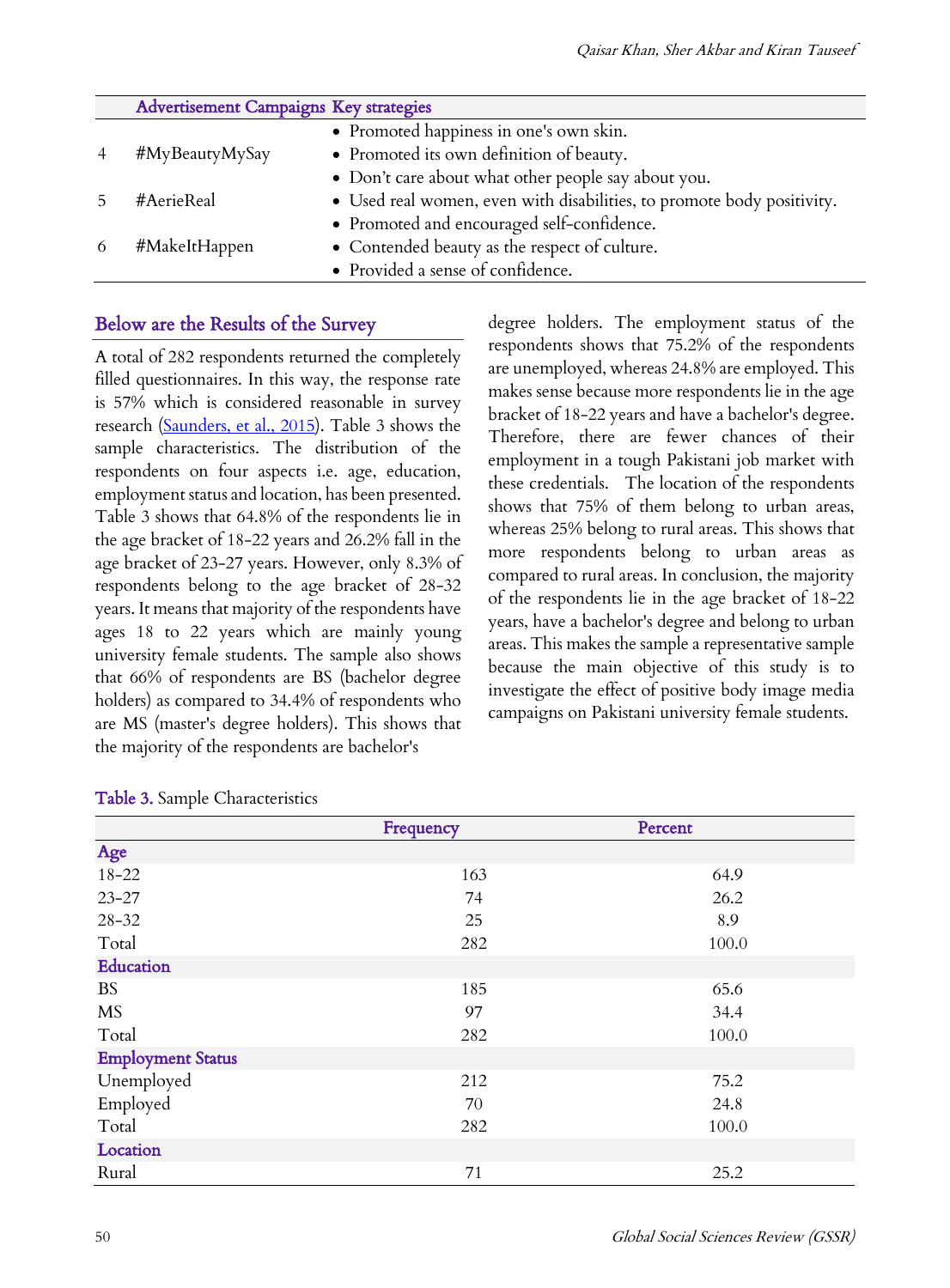Perception about Body Image Media Advertisements among Female Students in Twin Cities, Pakistan

|       | Frequency          | Percent |
|-------|--------------------|---------|
| Urban | $^{\sim}$<br>$-11$ | 74.8    |
| Total | 282                | 100.0   |

RQ 2: Which Characteristics of the ads of Selected Media Campaigns are Considered more effective by the Audience?

|   | Characteristics of ads     | <b>Disagree</b> | <b>Neutral</b> | Agree |
|---|----------------------------|-----------------|----------------|-------|
|   | Language                   | 6%              | 25%            | 68%   |
| 2 | Tagline and catchy phrases | 15%             | 20%            | 65%   |
| 3 | Presentation               | 16%             | 21%            | 63%   |
| 4 | Organization               | 8%              | 32%            | 60%   |
| 5 | Substance (music + text)   | 18%             | 27%            | 55%   |
| 6 | Animation                  | 16%             | 18%            | 66%   |

Table 4. Respondents' Opinion on Characteristics of ads

Six characteristics of ads have been analyzed i.e. language, tagline and catchy phrases, presentation, organization, substance and animation. The results in Table 4 show that majority of the respondents agreed upon the effectiveness of the ads in all the six characteristics. More specifically, 68% of the respondents agreed that the language of the ads is comprehensive and understandable by the audience. The audience can well understand the language of the ads because the majority of the ads are in their national language Urdu. Only 6% of the respondents disagreed with the language of the ads. However, 25% of the respondents remained neutral while giving their opinion on the language of the ads. While giving their opinion on the tagline and catchy phrases in the ads, 65% of the respondents agreed that the tagline and catchy phrases are memorable. Only 15% of the respondents disagreed with the tagline and catchy phrases. However, 20% of the respondents remained neutral. When asked about the presentation of the ads, 63% of the respondents agreed that the ads attract the attention of the female audience in Pakistan. Only 16% of respondents disagreed that the ads attracted the attention of the Pakistani female audience. However, 21% of the respondents have given their opinion as a neutral response on this aspect. When

the question was asked about the organization of the ads, 60% of the respondents agreed and that the organization of text and other components change the perception of females in Pakistan. However, 32% of respondents remained neutral on this aspect. Only 8% of respondents disagreed with the organization of the ads. When asked about the substance of the ads, 55% of the respondents agreed that the presence of music and text in the ads makes them attractive to the Pakistani female audience. Only 18% of respondents disagreed with this aspect. The neutral response was 27% on this aspect. As for as the animation in the ads is concerned, 66% of the respondents agreed that the animation largely targets the female audience in Pakistan. Only 16% of the respondents disagreed with this aspect. However, 18% of respondents have given their opinion as neutral. In conclusion, the majority of the respondents agreed that all the six characteristics of the ads were effective, whereas less number of respondents disagreed on the effectiveness of the characteristics of the ads.

RQ 3: Which Appearance of the Models in the ads of selected Media Campaigns is Considered more Significant by the Audience?

Table 5. Respondents' Opinions on the Appearance of Models in ads

|          | Models in ads | <b>Isagree</b> | Neutrai | oree |
|----------|---------------|----------------|---------|------|
| <b>.</b> | Natural/Real  | 6%             | 8%      | 86%  |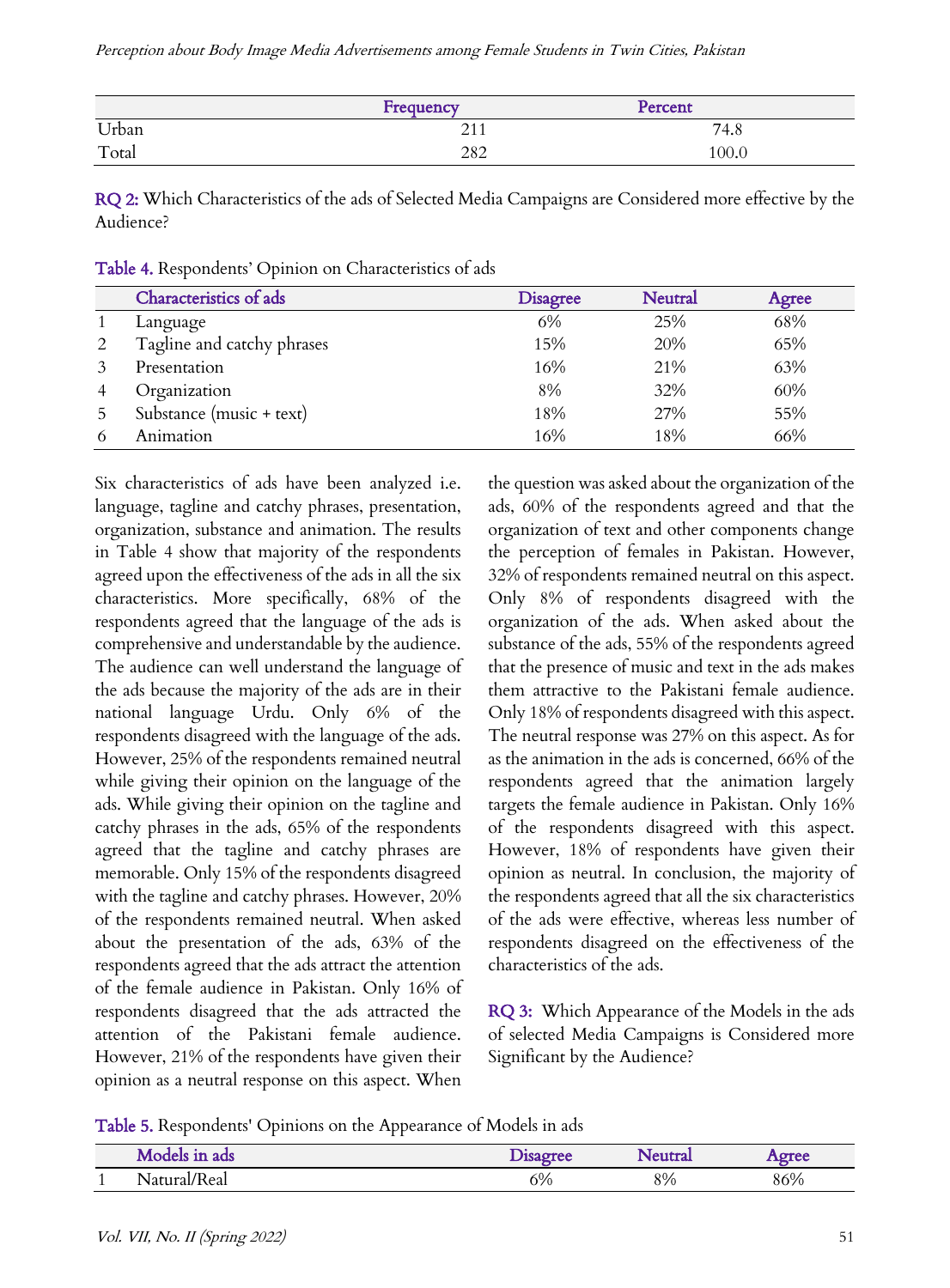| Models in ads  | <b>Disagree</b> | Neutral | Agree |
|----------------|-----------------|---------|-------|
| <b>Happy</b>   | 5%              | 13%     | 82%   |
| Body confident | 2%              | 8%      | 90%   |
| Less-sexual    | 4%              | 21%     | 75%   |

Four aspects of the appearance of models in the ads have been analyzed i.e. natural/real, happy, body confident and less sexual. The results show that 86% of the respondents agreed that models in the ads are natural/ real. It means models in the ads are not idealized and Photoshop. Only 6% of respondents disagreed that models are natural/real. However, 8% of respondents have given a neutral opinion. When response was evaluated on whether the models in the ads are happy or otherwise. Then 82% of the respondents agreed that they were happy. Only 5% of respondents disagreed that they were happy. The neutral response on this aspect is 13%. When the response was evaluated on whether models in the ads are body confident or otherwise then, it was

found that 90% of the respondents agreed that the models in the ads are body confident. Only 2% of the respondents disagreed that the models in the ads are body confident, which is a fairly small fraction. The neutral response on this aspect is 8%. When a question was asked whether the models in the ads are less-sexual or not then, 75% of the respondents agreed that models in the ads are less-sexual. Only 4% of the respondents disagreed that models in the ads are less-sexual. However, 21% of the respondents replied neutrally on this aspect.

RQ 4: Which Message Delivered in the ads of selected Media Campaigns is Considered more Persuasive by the Audience?

Table 6. Respondents' Opinions on the Message Delivered in ads

|   | Message Delivered in ads                          | <b>Disagree</b> | <b>Neutral</b> | Agree |
|---|---------------------------------------------------|-----------------|----------------|-------|
|   | Body appreciation                                 | 7%              | 14%            | 79%   |
|   | Body acceptance                                   | 5%              | 7%             | 88%   |
|   | Broadly conceptualizing beauty                    | 6%              | 7%             | 87%   |
|   | Adaptive appearance investment                    | 4%              | 12%            | 64%   |
|   | Inner positivity                                  | 6%              | 12%            | 82%   |
| 6 | Filtering information in a body-protective manner | 5%              | 10%            | 85%   |
|   | Religious beliefs                                 | 13%             | 48%            | 39%   |

Seven aspects of positive body image have been analyzed i.e. body appreciation, body acceptance, broadly conceptualizing beauty, adaptive appearance investment, inner positivity, filtering information in a body-protective manner, and spirituality/religious beliefs. The results demonstrate that 79% of the respondents agreed that the message delivered in the ads is body appreciation. Only 7% of the respondents disagreed that the message delivered in the ads is body appreciation. However, the neural response on this aspect is 14%. The results also show that 88%of the respondents agreed that the message delivered in the ads is body acceptance and love. Only 5% of the respondents disagreed that the message delivered in the ads is body acceptance and love. However, the neutral response on this

aspect is 7%. Similarly, the results indicate that 87% of the respondents agreed that the message delivered in the ads is broadly conceptualizing beauty. Only 6% of the respondents disagreed that the message delivered in the ads is broadly conceptualizing beauty. However, 7% of respondents remained neutral. The results in Table 6 also show that 64% of the respondents agreed that the message delivered in the ads is an adaptive appearance investment. Only 4% of the respondents disagreed on this aspect. However, the neutral response is 12%. Table 6 also shows that 82% of the respondents agreed that the message delivered in the ads is Inner positivity. Only 6% of the respondents disagreed on this aspect. However, 12% of respondents remained neutral. When we see the respondents' responses on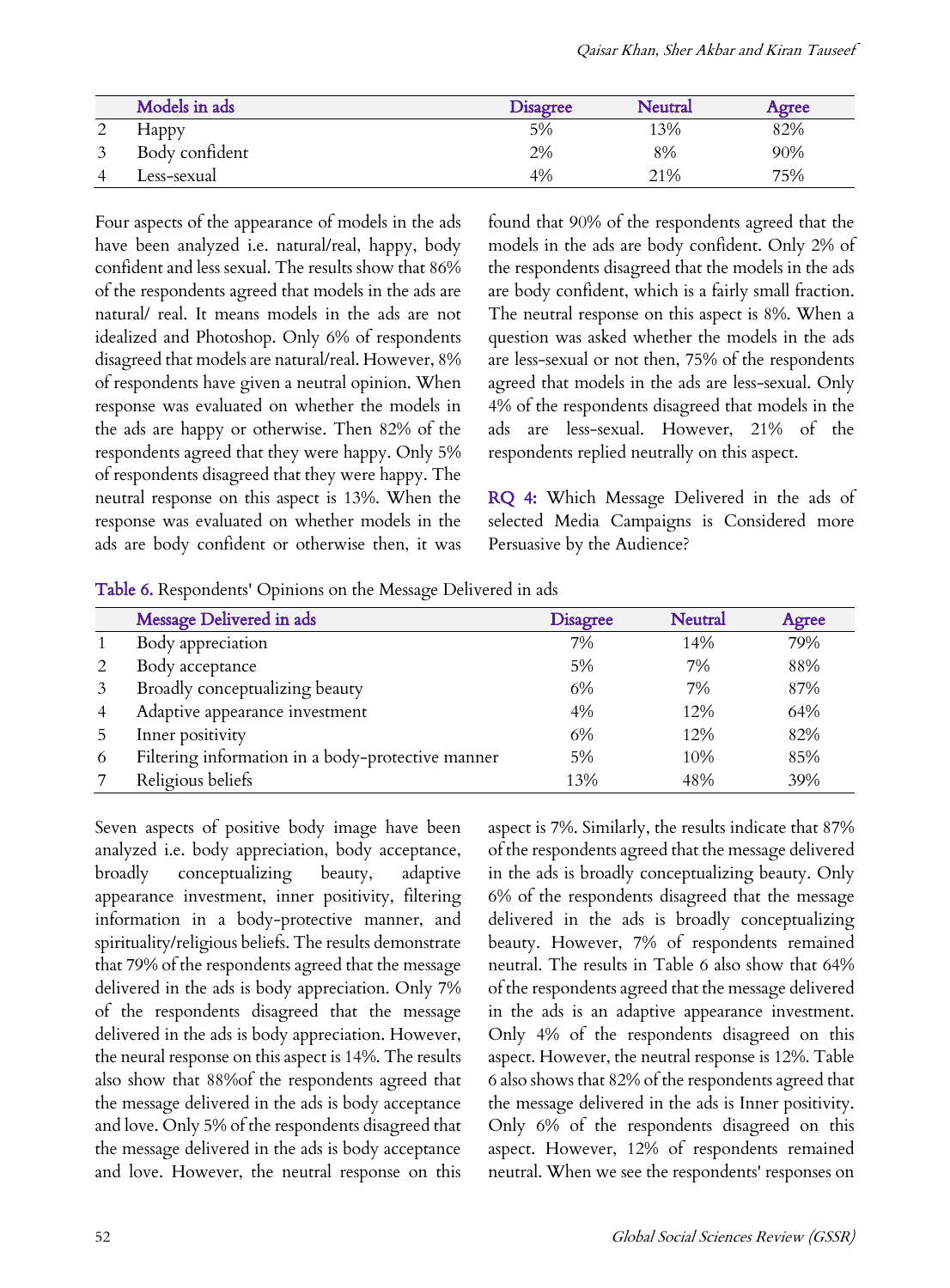filtering information in a body-protective manner, then we can see that 85% of the respondents agreed on this aspect. Only 5% of the respondents disagreed on this aspect. However, 10% of respondents remained neutral regarding filtering information in a body-protective manner. When respondents' response was evaluated on spirituality/religious beliefs, then it was found that 39% of the respondents agreed that the message delivered in the ads was in line with the spirituality/religious beliefs. Only 13% of the respondents disagreed that the message delivered in the ads is in line with their spirituality/religious beliefs. However, 48% of respondents remained neutral that the message delivered in the ads is in line with their spirituality/religious beliefs.

RQ 5: Which Effects of the ads of Selected Media Campaigns are Considered more Important by the Audience?

| Table 7. Respondents' Opinion on the effect of ads |  |
|----------------------------------------------------|--|
|----------------------------------------------------|--|

|   | Effect of ads                      | <b>Disagree</b> | <b>Neutral</b> | Agree |
|---|------------------------------------|-----------------|----------------|-------|
|   | Increasing self-esteem/self-image  | 7%              | 7%             | 86%   |
| 2 | Enhancing psychological well-being | 7%              | 13%            | 80%   |
|   | Enlarging self-compassion          | 10%             | 20%            | 70%   |
| 4 | Venting frustration                | 13%             | 22%            | 65%   |
| 5 | Offering encouragement             | 12%             | 24%            | 64%   |
| 6 | Reducing eating disorders          | 11%             | 13%            | 76%   |
|   | Improving health conditions        | 8%              | 13%            | 79%   |

Seven aspects of the effects of ads have been analyzed i.e. increasing self-esteem/self-image, enhancing psychological well-being, enlarging self-compassion, venting frustration, offering encouragement, reducing eating disorders, and improving health conditions. The results show that 86% of the respondents agreed that the effect of the ads is increasing self-esteem/self-image. Only 7% of the respondents disagreed that the effect of the ads is increasing self-esteem/self-image. However, the neural response on this aspect is 7%. The results also show that 80%of the respondents agreed that the effect of the ads is enhancing psychological wellbeing. Only 7% of the respondents disagreed that the effect of the ads is enhancing psychological well-being. However, the neural response on this aspect is 13%. Table 7 also shows that 70% of the respondents agreed that the effect of the ads is enlarging self-compassion. Only 10% of the respondents disagreed that the effect of the ads is enlarging self-compassion. However, 20% of respondents remained neutral. Moreover, the results show that 65% of the respondents agreed that the effect of the ads is venting frustration. Only 13% of the respondents disagreed on this aspect. However, the neutral response is 22%. Furthermore, the results show that 64% of the respondents agreed that the effect of the ads is offering encouragement. Only 12% of the respondents disagreed on this aspect. However, 24% of respondents remained neutral. When we see the respondents' responses on reducing eating disorders, then we can see that 76% of the respondents agreed on this aspect. Only 11% of the respondents disagreed on this aspect. However, 13% of respondents remained neutral regarding reducing eating disorders. When respondents' response was evaluated on improving health conditions, then it was found that 79% of the respondents agreed that the effect of the ads is in line with improving health conditions. Only 8% of the respondents disagreed that the effect of the ads is in line with the improving health conditions. However, 13% of respondents remained neutral that the effect of the ads is in line with improving health conditions.

## Discussion and Conclusions

Body image is a psychological phenomenon where an individual consciously or unconsciously perceives their own appearance from the point of view of others to shape 'self-worth and mental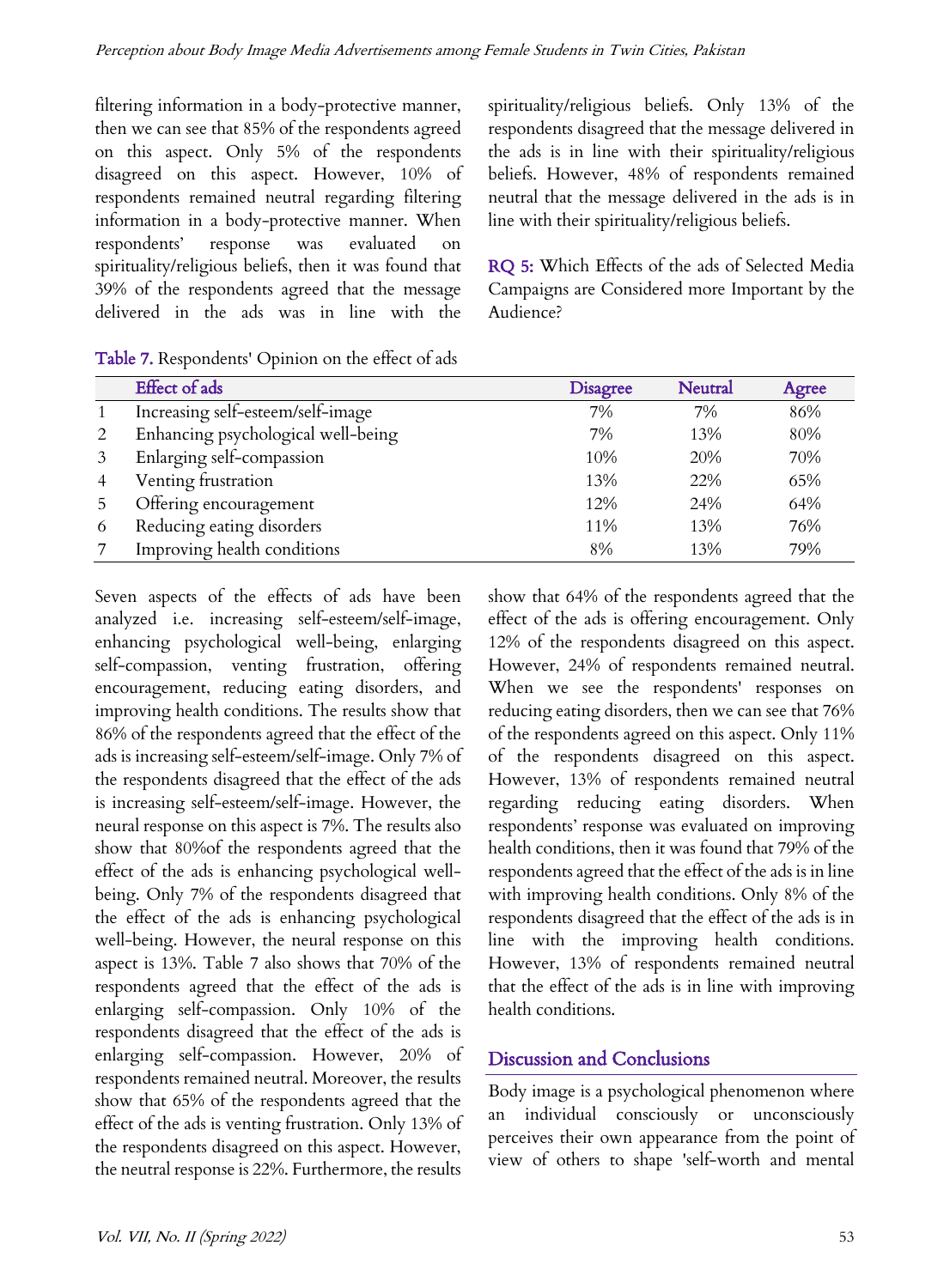health' as **Harter** (1988) defines alongside its 'physical characteristics, relationships, identity and sexuality. While, this is an individual self-intrinsic activity, yet always extrinsic as its personal perceived attitude, in the words of Wiederman (2000), 'own mind setup' as Cusack (2000) calls it off 'his/her body shape, size and beauty. Therefore, this complex socio-psychological act means greater with multi-dimensional perspectives, though it seems similar yet brings different meanings in different cultural structures.

Altabe et al. (1999) and Cash &Muth (1997) stressed that 'physical, cognitive and behavioural' aspects are always affected by several factors such as Wood-Barcalow, Tylka, and Augustus-Horvath (2010) have mentioned. Tylka and Wood-Barcalow's (2015) further classification of body image into negative and positive revealing both not exact opposite results in negative psychological, behavioural and physical outcomes whereas positive body image results in body satisfaction and increased self-esteem, self-passionate and happiness, respectively. While the concept of body image upon which they agree is incomplete without positive body image, used in advertisements usually change the behaviour and attitudes of people, especially of young women and society.

As shown in Table 4, these six characteristics of ads are thus essential for designing and crafting effective ads due to the ever-changing role of technology to attract audiences' attention and are also considered an innovative marketing technique for advertising (Horbal, 2017).

The comprehensive language, memorable taglines, attractive presentation, and organization of textual elements to change the perception of the female audience, along with conventional text with music as a metaphor, are the necessary characteristics of ads, whether animated or static, target large female audience as the current study proves.

Moreover, the models in the ads of selected media campaigns are natural/real, happy, body confident and less sexual, and these media images, instead of idealized Photoshoped images,

have a positive impact on young women's

perception of their own bodies. They identify their own bodies with natural and real images presented on screen and feel more comfortable, which increases their self-confidence and happiness as **Jain** &Tiwari (2016) assert.

The ads of selected media campaigns have many messages: body appreciation such as instead of physical appearance, there are many other admiral aspects, body acceptance and love which help in emphasizing one's merits instead of perceived flaws, broadly conceptualizing beauty that encourage diversity in beauty instead of focusing on single setstandard, adaptive appearance investment that engages in healthy and enjoyable physical activities, eating behaviours and self-care of the body, inner positivity such as one's inner optimism that develops positive behaviours, filtering information in a bodyprotective manner bring awareness and rejection regarding unrealistic media images, and spirituality/religion that encourage to believes in a higher power to cherish.

These messages, therefore, have 'core dimensions of body positivity, as Tylka & Wood-Barcalow (2015) stressed. The study came up with many effects of ads:

These ads increase self-esteem/self-image, enhance psychological well-being and improve mental health, enlarge self-compassion, help in venting frustration among the audience created by traditional idealized images on media, encourage audiences and create confidence among them, reduce eating disorders and improve health conditions. The images promote awareness that a healthy body is a perfect body. Overall, the ads of selected media campaigns have a positive effect on their audience regarding their body image.

## **Conclusion**

The paper concludes that these messages promote body positivity and benefit women in healthy eating patterns, enhancing their self-esteem and psychological well-being as well as building a strong personality. Overall, the study indicates that these advertisement campaigns empower young women through awareness, improve health conditions and reduced eating disorders.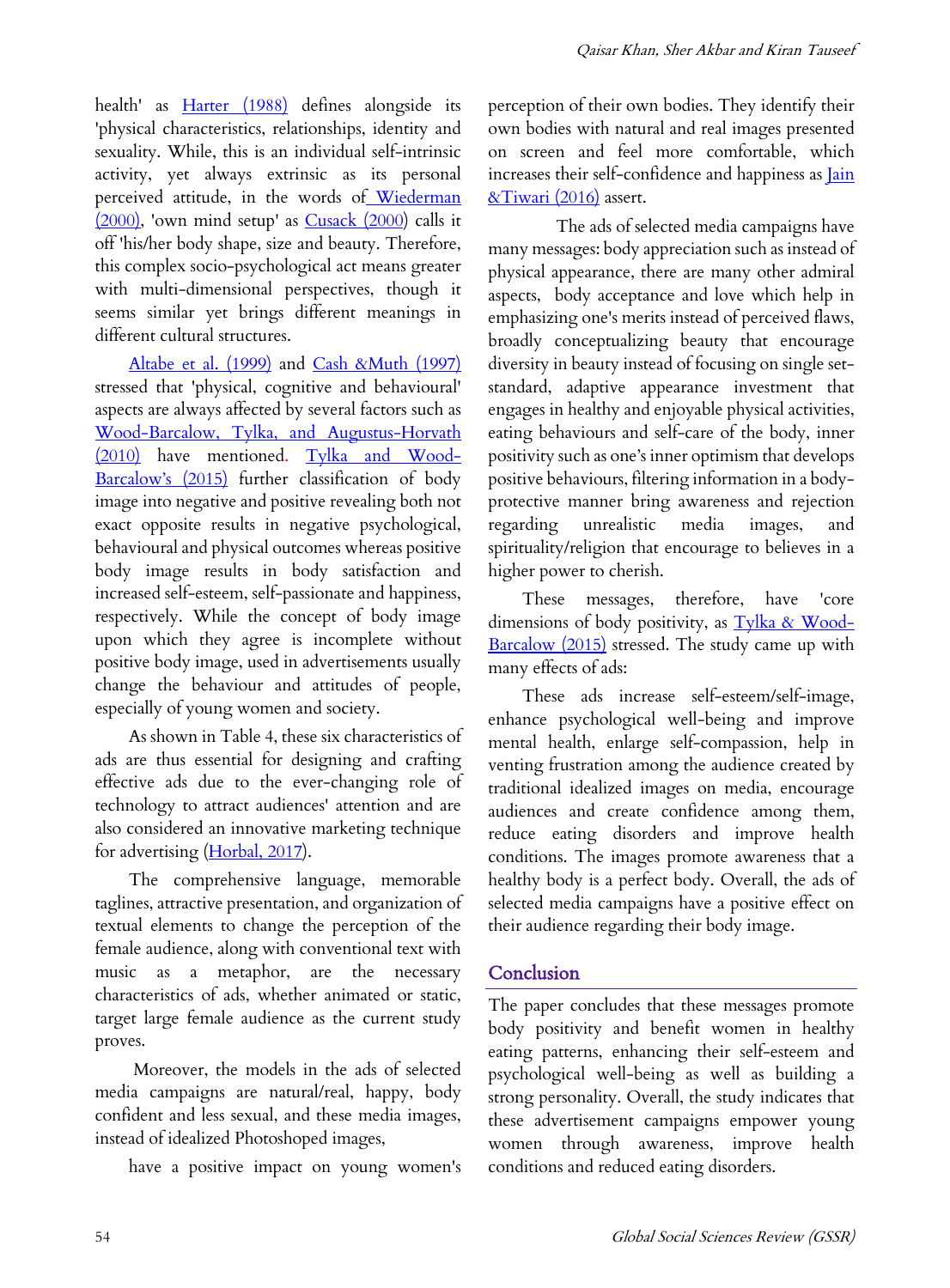# **References**

- Altabe, M., & Thompson, J. K. (1996). Body image: A cognitive self-schema construct? Cognitive Therapy and Research, 20(2), 171– 193. https://doi.org/10.1007/bf02228033
- Andrew, R., Tiggemann, M., & Clark, L. (2014). Positive body image and young women's health: Implications for sun protection, cancer screening, weight loss and alcohol consumption behaviours. Journal of Health  $Psychology, 21(1), 28-39.$ https://doi.org/10.1177/1359105314520814
- Augustus-Horvath, C. L., & Tylka, T. L. (2011). The acceptance model of intuitive eating: A comparison of women in emerging adulthood, early adulthood, and middle adulthood. Journal of Counseling Psychology,  $58(1)$ ,  $110-125$ . https://doi.org/10.1037/a0022129
- Babbie, E. R. (2016). The practice of social research. Singapore: Cengage Learning Asia Pte Ltd.
- Bessenoff, G. R. (2006). Can the Media Affect Us? Social Comparison, Self-Discrepancy, and the Thin Ideal. Psychology of Women Quarterly,  $30(3)$ , 239–251. https://doi.org/10.1111/j.1471- 6402.2006.00292.x
- Campbell, D. T., & Fiske, D. W. (1959). Convergent and discriminant validation by the multitrait-multimethod matrix. Psychological Bulletin, 56(2), 81–105. https://doi.org/10.1037/h0046016
- Cash, T. F. (2002). Cognivite-behavioral perspectives on body image. In T. F. Cash, & T. Pruzinsky (Eds.), Body image: A handbook of theory, research and clinical practice, 38- 46. New York: The Guilford Press.
- Cook, T. D., & Campbell, D. (1979). Quasiexperimentation: Design and Analysis Issues for Field Settings. Chicago: Rand McNally College Publishing Company.
- Cusack, L. (2000). Perceptions of Body Image. Employee Assistance Quarterly, 15(3), 23–39. https://doi.org/10.1300/j022v15n03\_03
- Dittmar, H. (2009). How Do "Body Perfect" Ideals in the Media Have a Negative Impact on

Body Image and Behaviors? Factors and Processes Related to Self and Identity. Journal of Social and Clinical Psychology, 28(1), 1–8. https://doi.org/10.1521/jscp.2009.28.1.1

- Fowler, F. J. (2002). Survey Research Methods. SAGE Publications.
- Frisén, A., & Holmqvist, K. (2010). What characterizes early adolescents with a positive body image? A qualitative investigation of Swedish girls and boys. Body Image, 7(3), 205–212.

https://doi.org/10.1016/j.bodyim.2010.04.001

- Harter, S. (1998) Development of selfrepresentations: Social, emotional and personality development, Handbook of child psychology, 3(5), 553-617. New York: Wiley.
- Horbal, N., Naychuk-Khrushch, M., &Orlykova, B. (2017). Internet advertising: the specifics, tendencies of development and impact on sales. ECONTECHMOD: An International Quarterly Journal on Economics of Technology and Modelling Processes, 6(1), 37-46.
- Pankaj, J., & Gyanesh, K. T. (2015). Body Image Satisfaction and Life Satisfaction in HIV/AIDS Patients. International Journal of Indian  $Psychology,$   $3(2),$   $81-90.$ https://doi.org/10.25215/0302.010
- Khor, G. L., Zalilah, M. S., Phan Y. Y., Ang. M., Maznah, B., Norimah, A. K. (2009). Perceptions of body image among Malaysian male and female adolescents. Singapore Med  $J, 50(3), 303-311.$
- Knobloch-Westerwick, S., & Crane, J. (2012). A losing battle: Effects of prolonged exposure to thin-ideal images on dieting and body satisfaction. Communication Research, 39(1), 79.
- Saunders, M., Lewis, P., & Thornhill, A. (2015.). Research methods for business students. Pearson Education.
- Swami, V., Cass, L., Waseem, M., & Furham, A. (2015). What is the relationship between facets of narcissism and women's body image? Personality and Individual Differences, 87, 185–189.

https://doi.org/10.1016/j.paid.2015.08.006